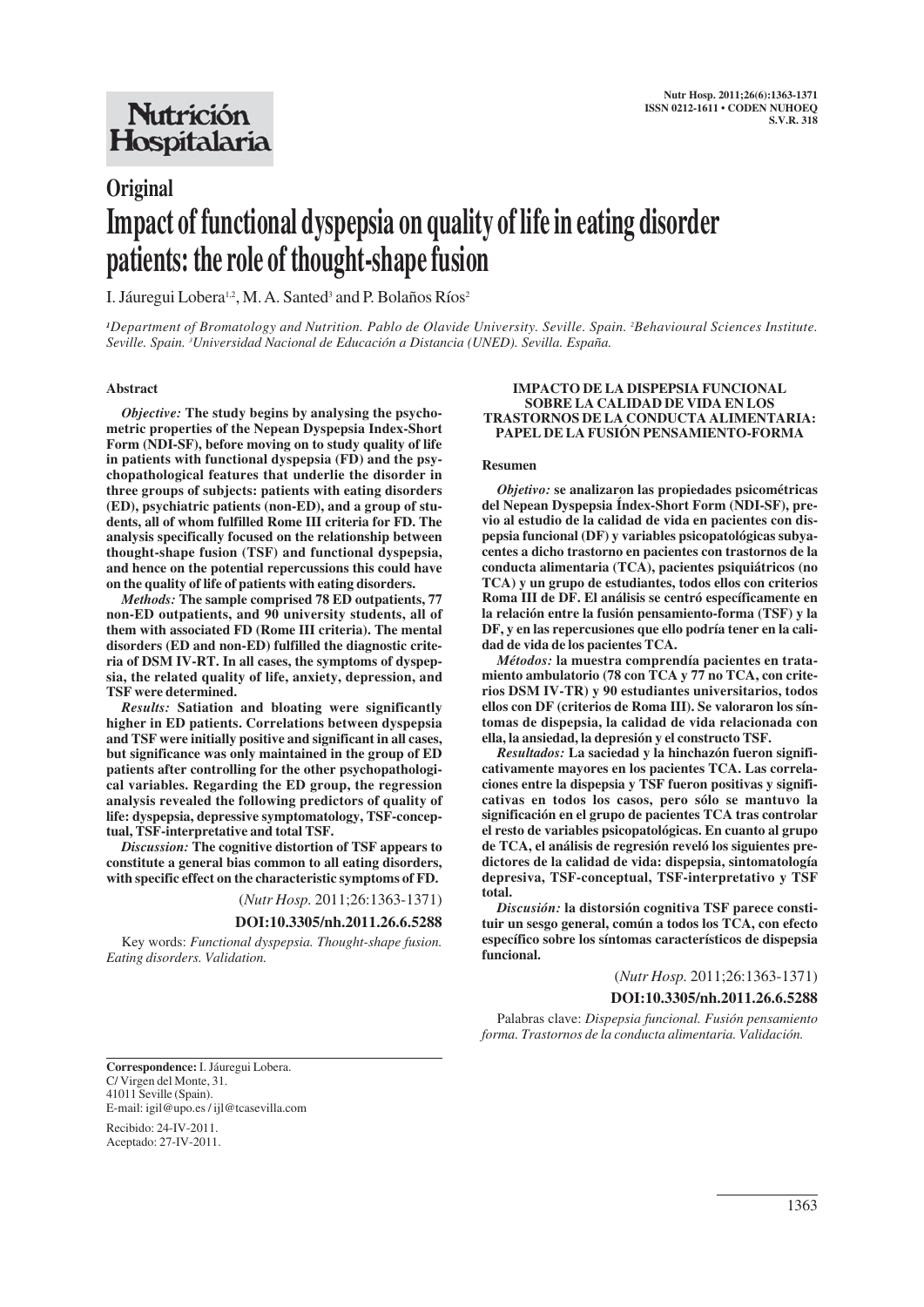#### **Abbreviations**

ANOVA: Analyses of variance. BDI: Beck Depression Inventory. DSM IV-RT: Diagnostic and Statistical Manual of Mental Disorders IV-Revised Text. ED: Eating Disorders. FD: Functional dyspepsia. KMO index: Kaiser-Meyer-Olkin index. NDI-SF: Nepean Dyspepsia Index-Short Form. NDI: Nepean Dyspepsia Index. SPSS: Statistical Package for Social Sciences. STAI: State-Trait Anxiety Inventory. TSF-Q: Thought Shape Fusion-Questionnaire. TSF: Thought Shape Fusion. VAS: Visual Analogue Scales.

#### **Introduction**

Functional dyspepsia (FD) has a complex physiopathology that involves not only aspects related to stomach motility, such as delayed gastric emptying or hypersensitivity to gastric distension, but also psychological aspects such as stress, anxiety or depression.<sup>1,2</sup> It most commonly manifests in the form of epigastric pain or burning, postprandial fullness and early satiation after meals.3 These symptoms, along with bloating and belching, which are also characteristic of FD, are also frequently observed in patients with eating disorders  $(ED)$ ,<sup> $47$ </sup> who in fact experience a wide variety of gastrointestinal manifestations.8,9 For example, bloating, which is a characteristic symptom of FD, affects 10-25% of the general population, but it is much more common in people with anorexia nervosa, constipation or irritable bowel syndrome.10 Indeed, the sensation of bloating, together with general malaise and constipation, is frequently reported by patients with anorexia and bulimia nervosa.<sup>11,12</sup> Numerous dyspeptic symptoms have also been observed in people with binge eating disorder.13

An intolerance to many foods, which is a common complaint among the general population, usually manifests in the form of abdominal pain, bloating and changes in intestinal regularity, and often meets the criteria for irritable bowel syndrome or dyspepsia, and sometimes for both. In patients with ED, the reporting of such intolerance and symptoms is related to one of the most clinically relevant aspects from a psychological point of view, namely interoceptive awareness.<sup>14</sup>

The pathogenesis of FD is not well understood, although in the Rome III criteria it is associated with early life, certain psychosocial factors and the actual physiology of the gastrointestinal tract.15 A number of genetic and environmental factors in the first years of life also appear to be important in the development of FD.16-18

The symptoms of FD lead patients to feel distressed and unwell, with the consequent effect on their quality

of life,19 and it is therefore essential to have instruments capable of measuring these repercussions.20,21. Indeed, there is evidence that people with FD do have a reduced quality of life, $22-25$  with notable predictors of this being anxiety<sup>25</sup> and depressive symptoms.<sup>26</sup> Alongside the symptoms of anxiety and depression one of the psychological factors that have been studied most recently in the context of FD is perfectionism, $27$  a personality trait that is closely related to obsessiveness. One important construct that has been analysed in the context of the latter is what is referred to as thought-action fusion, a cognitive distortion whose equivalent in ED is thoughtshape fusion. People who show this distortion know, rationally, that thinking about eating forbidden foods does not really make them gain weight or change their body shape, but this does not stop them from feeling it is so on an emotional level.<sup>28,29</sup>

As regards instruments for measuring quality of life in people with FD one of the most widely used is the Nepean Dyspepsia Index (NDI),<sup>27</sup> complemented more recently by its 10-item short form (NDI-SF).<sup>30</sup> The short form includes five subscales concerning tension, interference with daily activities, eating/drinking, knowledge/control, and work/study. Each subscale comprises two items which are scored on a five-point Likert scale, thereby yielding a subscale score between 2 and 10 and an overall quality-of-life score between 10 and 50. The higher the score, the worse the respondent's quality of life as a result of the symptoms. The NDI-SF has shown adequate internal consistency (Cronbach's alpha  $\geq 0.70$  for all subscales) and a significant correlation with the subscales of the NDI.

The present study begins by analysing the psychometric properties of the NDI-SF, before moving on to study quality of life in patients with FD and the psychopathological features that underlie the disorder in three groups of subjects: patients with eating disorders (ED), psychiatric patients (non-ED), and a group of students, all of whom fulfilled Rome III criteria for FD. The analysis specifically focused on the relationship between thought-shape fusion and functional dyspepsia, and hence on the potential repercussions this could have on the quality of life of patients with eating disorders.

#### **Method**

#### *Participants*

The total sample comprised 245 people (mean age  $28.36 \pm 11.26$  years; 189 women and 56 men). Of these, 78 were ED patients with associated FD (70 women and 8 men, mean age  $22.88 \pm 8.28$  years), 77 were patients with other psychiatric disorders (anxiety, depression and adaptive disorders) and associated FD (43 women and 34 men, mean age  $40.78 \pm 9.40$  years), and 90 were university students with FD (76 women and 14 men, mean age  $22.49 \pm 4.27$  years). FD was diagnosed according to Rome III criteria, while the var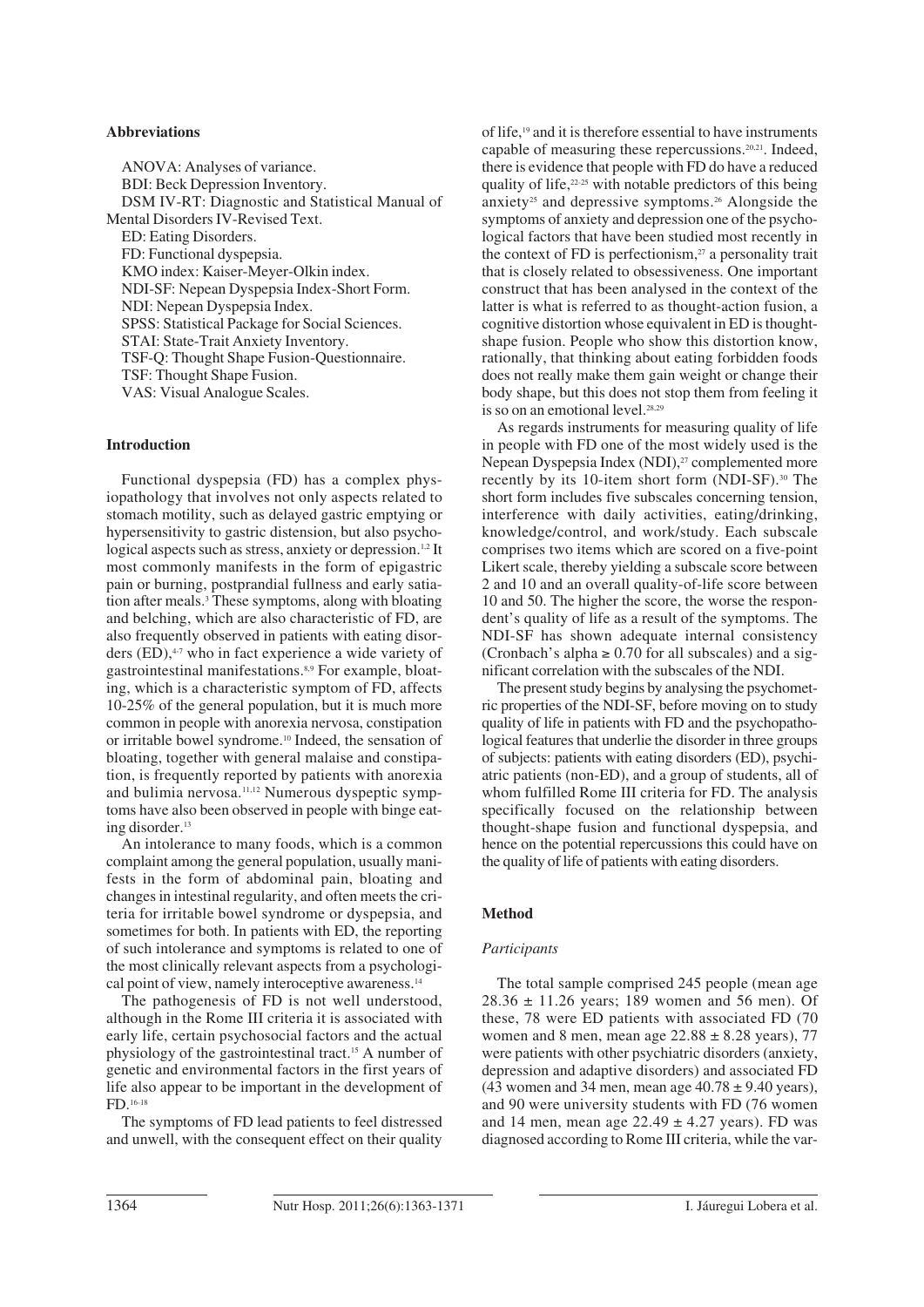ious mental disorders (ED and non-ED) fulfilled the relevant diagnostic criteria of DSM IV-RT.31 All the patients were receiving out-patient treatment. In the case of the students, the current presence or a history of ED and other mental disorders was ruled out. Written informed consent was obtained from all subjects and the questionnaire data was collected anonymously. All the data were collected by means of interviews conducted during the period January 2009 to January 2010.

#### *Instruments*

Patient Symptom Questionnaire: Visual Analogue Scales (VAS)

This self-report instrument gathers information about the following symptoms: postprandial fullness, early satiation, bloating, epigastric discomfort (an ache or discomfort after eating, poorly localised), epigastric pain (a sharp, easy-to-pinpoint pain after eating), postprandial nausea, belching after meals, and vomiting. Respondents mark the severity of each symptom on a 100-mm visual analogue scale, and the score on each of the eight subscales is then added to give a total score. Overall severity therefore ranges between 0 and 800 mm. Visual analogue scales have been shown to be sensitive to changes in symptom intensity and are a well-accepted instrument for evaluating such symptoms.<sup>32</sup> In accordance with the criteria of Talley et al.<sup>32</sup> the cut-off point for evaluating symptom severity was set at 149 mm, while that for postprandial fullness was 29 mm.

#### Nepean Dyspepsia Index-Short form (NDI-SF)

This is a 10-item short form of the Nepean Dyspepsia Index, an instrument developed by Talley et al.<sup>33</sup> to assess quality of life in patients with FD. For the quality-of-life areas, the impact of the illness is considered to occur in two dimensions: interference with a subject's ability to perform or engage in the area (e.g. a reduced ability to spend time with friends because of dyspepsia); and interference with their enjoyment of that area of life (e.g. impaired enjoyment of time spent with friends because of dyspepsia). The instrument measures five areas (tension, interference with daily activities, eating/drinking, knowledge/control, and work/study), with two items referring to each area. Each item is scored on a five-point Likert scale  $(1 = not$ at all,  $2 = a$  little,  $3 =$  moderately,  $4 =$  quite a lot, and  $5 =$ extremely), and thus the possible score on each subscale ranges from 2 to 10. The original form of the NDI-SF shows adequate internal consistency (Cronbach's alpha between 0.70 and 0.76 for the five subscales) and a highly significant correlation (0.77-0.93) with all the items on the NDI. The index is shown in

Appendixes A (English version) and B (Spanish version).

## State-Trait Anxiety Inventory (STAI)

A 40-item, self-report questionnaire that measures state anxiety (STAI-S) and trait anxiety (STAI-T). Items are scored from 0 to 3, where  $0 =$  not at all and  $3 =$ a lot. As regards reliability and discriminant validity the STAI items show a sufficient ability to discriminate and differentiate (between age, sex, and anxiety levels) and have a good internal consistency (between 0.90 and 0.93 for the STAI-S and between 0.84 and 0.87 for the STAI-T). The convergent validity with respect to other measures of anxiety ranges from 0.58 to 0.79.34 The present study used the Spanish version of the STAL<sup>35</sup>

## Beck Depression Inventory (BDI)

This measures the intensity of depression and is used as a screening test in the general population. It is a selfreport instrument comprising 21 items and four response levels (0 to 3 for each item). The scores obtained are linked to three categories: absence of depression (0-9), dysthymia or mild depression (10- 15), and depression (over 15). The Beck Depression Inventory shows adequate reliability (0.93) and a convergent validity between 0.62 and 0.66.36 The present study used the Spanish version of the BDI.<sup>37</sup>

## Thought-Shape Fusion Questionnaire (TSF-Q)

The TSF-Q measures the fusion between thought and body shape or image.28,29 It is a 34-item, self-report questionnaire which is divided into two sections: a conceptual section comprising 17 items and which measures the importance attached to thoughts related to eating and the body, and an interpretative section, also comprising 17 items and which evaluates how these thoughts are interpreted by participants. Each item is scored from 0 to 4 (where  $0 =$  not at all and  $4 =$  totally) according to how much the subject agrees with its content. The questionnaire has been shown to have high internal consistency (Cronbach's a of 0.95 for the conceptual subscale and 0.97 for the interpretative one) and discriminates between clinical and non-clinical samples.29 The Spanish version of the TSF-Q was obtained through a translation and back-translation process, using independent translators for the two procedures. The factor analysis of the 34 items of the TSF-Q revealed two factors that corresponded to the two sections identified by its authors: *conceptual* and *interpretative*. These two factors accounted for 53.18% of the variance in the sample of patients and 56.37% in the group of undergraduates. The *conceptual* section or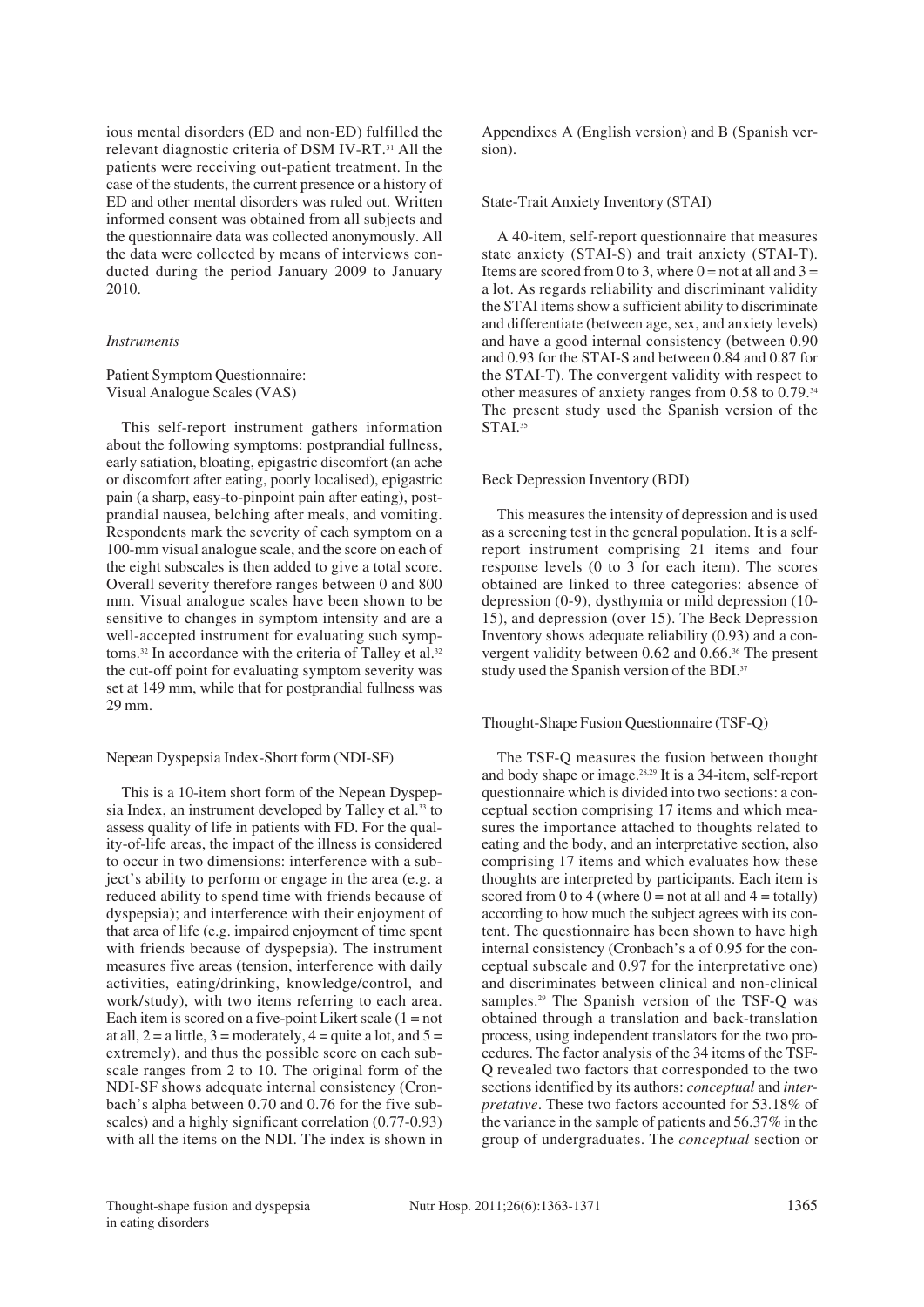| Correlations between FD and TSF, before and after controlling for other variables (STAI, BDI) |                       |          |                    |       |                                |       |  |  |  |
|-----------------------------------------------------------------------------------------------|-----------------------|----------|--------------------|-------|--------------------------------|-------|--|--|--|
|                                                                                               | Dyspepsia ED patients |          | Dyspepsia students |       | Dyspepsia psychiatric patients |       |  |  |  |
|                                                                                               | <b>Before</b>         | After    | <b>Before</b>      | After | <b>Before</b>                  | After |  |  |  |
| TSF-Conceptual                                                                                | $0.42**$              | $0.35**$ | $0.30**$           | 0.13  | $0.44**$                       | 0.21  |  |  |  |
| TSF-Interpretative                                                                            | $0.41**$              | $0.39**$ | $0.29*$            | 0.15  | $0.39**$                       | 0.19  |  |  |  |
| TSF-Total                                                                                     | $0.43**$              | $0.35**$ | $0.31**$           | 0.16  | $0.44**$                       | 0.23  |  |  |  |

**Table I**

 $*p < 0.05$ ;  $** p < 0.01$ ; rest are non-significant.

subscale measures the importance attached to thoughts related to eating and the body, while the *interpretative* section or subscale evaluates the way in which participants interpret such thoughts. The internal consistency of the Spanish version of the TSF-Q and its subscales was determined by means of Cronbach's alpha, with values ranging between 0.93 and 0.96.<sup>38</sup>

#### *Statistical analysis*

Data are expressed as means and standard deviations. The proportion of men and women was considered for the study of sex differences among the three groups of subjects, this being done by applying the  $c<sup>2</sup>$ test. Analysis of variance (ANOVA) was performed to study group-based differences (age, dyspepsia), in conjunction with the post hoc Bonferroni multiple comparison test. The associations between variables were studied by means of Pearson's correlation coefficient. The factor analysis was based on the principal axes approach, while Cronbach's alpha was used to determine the internal consistency of the NDI-SF. Finally, a multiple regression analysis was carried out to identify any variables that might predict quality of life in the context of FD. All the analyses were performed using the Statistical Package for Social Sciences (SPSS, v. 18.0 for Windows, SPSS Inc, Chicago)<sup>39</sup> and the level of significance was set at the 0.05 level.

#### **Results**

There were significant differences in the age of the three groups  $(F_{2, 24} = 153.71; p < 0.001)$ , with the group of psychiatric patients being significantly older. However, age was not correlated with dyspepsia scores  $(r = 0.01; p$  $= 0.86$ ), nor with scores on the TSF-Q as a whole (r =  $0.03$ ;  $p = 0.61$ ) or either of its two subscales (conceptual: r  $= 0.05$ ; p = 0.39; interpretative: r = 0.03, p = 0.69).

There were also significant differences between the groups in terms of the proportion of men and women  $(\chi^2 = 29.55; p < 0.01)$ . However, no gender differences appeared when comparing scores for dyspepsia  $(F_{1, 242} =$ 0.005; p = 0.94), TSF-Q conceptual ( $F_{1,239}$  = 1.81; p = 0.18), TSF-Q interpretative  $(F_{1, 238} = 0.09; p = 0.77)$  or TSF-Q total ( $F_{1, 238} = 0.91$ ; p = 0.34).

These results for age and sex mean that the remaining analyses can be conducted without the risk of significant bias due to these variables.

## *Dyspepsia according to the Patient Symptom Questionnaire (VAS)*

The total score on the VAS revealed no significant differences between the three study groups. However, there were significant differences with respect to feeling satiated ( $F_{2, 241} = 14.43$ ; p < 0.001) and bloating ( $F_{2, 241} = 3.09$ ;  $p < 0.05$ ), the scores for which were significantly higher among ED patients compared to the other two groups. Both groups of patients reported a significantly greater presence of postprandial abdominal pain, both diffuse  $(F_{2, 241} = 3.94; p < 0.05)$  and localised  $(F_{2, 241} = 3.11; p <$ 0.05), although there was no significant difference between these two groups themselves. Finally, vomiting after meals was more common among psychiatric patients ( $F_{2, 241} = 4.68$ ; p < 0.05), there being no significant difference between students and ED patients.

## *Correlations between functional dyspepsia (VAS scores) and thought-shape fusion (TSF)*

Table I shows the correlations between the total VAS score and scores on the TSF-Q (conceptual and interpretative subscales, and total score). Although these correlations were initially positive and significant in all cases, significance was only maintained in the group of ED patients after controlling for the other psychopathological variables considered (state anxiety, STAI-S; trait anxiety, STAI-T; depressive symptoms, BDI). In this ED group the highest correlations shown by the TSF-Q (total and subscales), after controlling for the other variables, were with bloating (0.31 for TSF-Q conceptual,  $p < 0.01$ ; 0.38 for TSF-Q interpretative,  $p <$ 0.01; 0.36 for TSF-Q total,  $p < 0.01$ ), a diffuse painful feeling  $(0.38$  for TSF-Q conceptual,  $p < 0.01$ ; 0.39 for TSF-Q interpretative,  $p < 0.01$ ; 0.44 for TSF-Q total, p  $< 0.01$ ), nausea (0.38 for TSF-Q conceptual,  $p < 0.01$ ; 0.41 for TSF-Q interpretative, p < 0.01; 0.24 for TSF-Q total,  $p < 0.05$ ), and total dyspepsia score (0.35 for TSF-Q conceptual, p < 0.01; 0.39 for TSF-Q interpretative, p  $< 0.01$ ; 0.35 for TSF-Q total,  $p < 0.01$ ).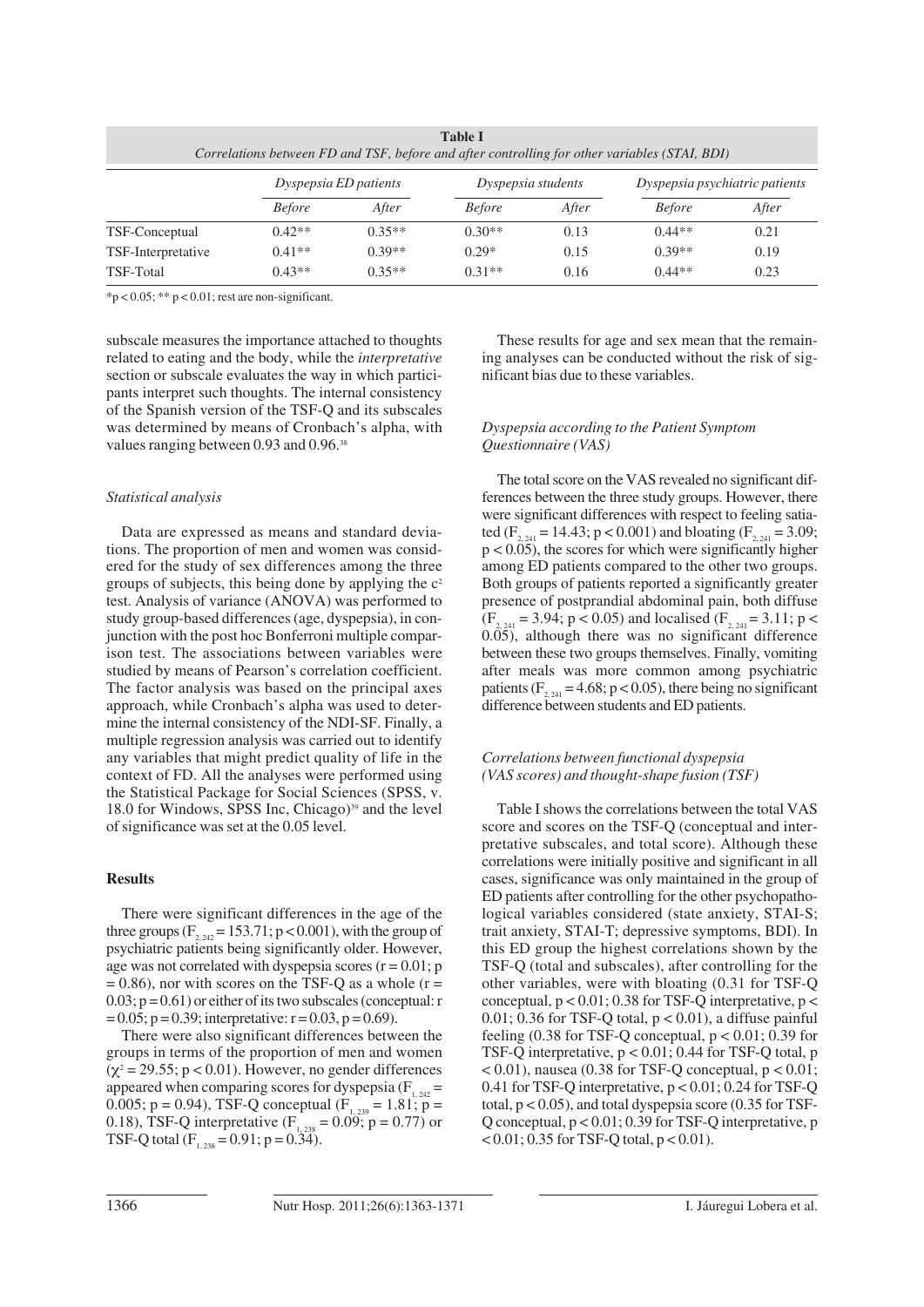| Table II<br>Factor structure (principal axes) and explained<br>variance of the NDI-SF in the three groups |                    |                 |                             |  |  |  |  |
|-----------------------------------------------------------------------------------------------------------|--------------------|-----------------|-----------------------------|--|--|--|--|
| <i>Item</i>                                                                                               | <i>ED</i> patients | Non-ED patients | <b>Students</b><br>Factor 1 |  |  |  |  |
|                                                                                                           | Factor 1           | Factor 1        |                             |  |  |  |  |
| NDI-SF1                                                                                                   | 0.910              | 0.817           | 0.785                       |  |  |  |  |
| NDI-SF <sub>2</sub>                                                                                       | 0.863              | 0.863           | 0.806                       |  |  |  |  |
| NDI-SF3                                                                                                   | 0.922              | 0.943           | 0.831                       |  |  |  |  |
| NDI-SF4                                                                                                   | 0.918              | 0.954           | 0.818                       |  |  |  |  |
| NDI-SF5                                                                                                   | 0.747              | 0.798           | 0.756                       |  |  |  |  |
| NDI-SF <sub>6</sub>                                                                                       | 0.841              | 0.781           | 0.760                       |  |  |  |  |
| NDI-SF7                                                                                                   | 0.644              | 0.746           | 0.715                       |  |  |  |  |
| NDI-SF8                                                                                                   | 0.479              | 0.717           | 0.520                       |  |  |  |  |
| NDI-SF9                                                                                                   | 0.703              | 0.871           | 0.642                       |  |  |  |  |
| NDI-SF10                                                                                                  | 0.719              | 0.860           | 0.723                       |  |  |  |  |
| <b>Explained variance</b>                                                                                 | 61.86%             | 70.28%          | 58.90%                      |  |  |  |  |

#### *Quality of life and functional dyspepsia*

In order to apply the Nepean Dyspepsia Index-Short form (NDI-SF) to the present sample the instrument was first subjected to a process of translation and backtranslation involving two independent translators. The subsequent factor analysis was based on the principal axes method, which offers better estimates than does the principal components approach as it is based on the factor model. The suitability of the analysis was confirmed by indicators showing the high degree of interrelationship between the variables. Specifically, in the sample of ED patients, Bartlett's test of sphericity gave  $X^2 = 762.63$  (p < 0.0001), while the value of the KaiserMeyer-Olkin (KMO) index was 0.86. In the group of students, Bartlett's test gave  $X^2 = 708.69$  (p < 0.0001) and the KMO index was 0.83. Finally, in the sample of psychiatric patients (non-ED), Bartlett's test gave  $X^2$  = 940.77 (p < 0.0001) and the KMO index was 0.88. The number of factors was determined by considering those with eigenvalues greater than 1, in conjunction with visual examination of the scree plot. The best solution revealed a single factor, quality of life, which accounted for 61.86%, 54.90% and 70.28% of the variance in the ED, student, and psychiatric patient groups, respectively. The factor loadings and explained variance for each group are shown in table II.

The internal consistency of the NDI-SF was determined by means of Cronbach's alpha coefficient, which yielded values of 0.938, 0.918 and 0.959 in the groups of ED patients, students, and non-ED psychiatric patients, respectively.

#### *NDI-SF in the different groups*

Table III shows the scores obtained by the two patient groups and the group of students on the NDI-SF. It can be seen that both the patient groups (ED and non-ED) scored significantly higher than did students, both in terms of the total score and scores on the five subscales. The post hoc Bonferroni tests revealed no significant differences between the two patient groups on the first three areas assessed by the instrument (tension, daily activities, and eating/drinking). However, in the area of knowledge/control, sub-area of control, the highest scores correspond to non-ED psychiatric patients, who show a significant difference with respect to the ED group, even though the overall scores

| <b>Table III</b><br>Means (SD) for the different areas and total score of the NDI-SF |                    |                 |                 |                  |  |  |  |  |  |
|--------------------------------------------------------------------------------------|--------------------|-----------------|-----------------|------------------|--|--|--|--|--|
| Area                                                                                 | <b>ED</b> patients | Non-ED patients | <b>Students</b> | $\boldsymbol{p}$ |  |  |  |  |  |
| Emotional wellbeing                                                                  | 2.33(1.49)         | 2.08(1.39)      | 1.35(0.78)      | < 0.0001         |  |  |  |  |  |
| Tension                                                                              | 2.47(1.44)         | 2.14(1.38)      | 1.46(0.78)      | < 0.0001         |  |  |  |  |  |
| <b>TENSION</b>                                                                       | 4.81(2.86)         | 4.22(2.65)      | 2.82(1.50)      | < 0.0001         |  |  |  |  |  |
| Engagement                                                                           | 2.06(1.42)         | 2.26(1.57)      | 1.31(0.71)      | < 0.0001         |  |  |  |  |  |
| Enjoyment                                                                            | 1.95(1.35)         | 2.32(1.58)      | 1.32(0.70)      | < 0.0001         |  |  |  |  |  |
| <b>DAILY ACTIVITIES</b>                                                              | 4.01(2.71)         | 4.58(3.10)      | 2.65(1.35)      | < 0.0001         |  |  |  |  |  |
| Eating/Drinking                                                                      | 2.29(1.42)         | 2.17(1.27)      | 1.53(0.89)      | < 0.0001         |  |  |  |  |  |
| Enjoyment                                                                            | 2.32(1.56)         | 2.12(1.34)      | 1.51(0.81)      | < 0.0001         |  |  |  |  |  |
| EATING/DRINKING                                                                      | 4.62(2.77)         | 4.29(2.44)      | 3.03(1.63)      | < 0.0001         |  |  |  |  |  |
| Duration                                                                             | 2.32(1.51)         | 2.01(1.34)      | 1.31(0.75)      | < 0.0001         |  |  |  |  |  |
| Control                                                                              | 1.33(0.91)         | 1.89(1.39)      | 1.33(0.72)      | < 0.0001         |  |  |  |  |  |
| KNOWLEDGE/CONTROL                                                                    | 3.65(2.09)         | 3.91(2.55)      | 2.63(1.31)      | < 0.0001         |  |  |  |  |  |
| Ability                                                                              | 1.68(1.16)         | 2.33(1.54)      | 1.24(0.60)      | < 0.0001         |  |  |  |  |  |
| Enjoyment                                                                            | 1.68(1.12)         | 2.37(1.62)      | 1.30(0.65)      | < 0.0001         |  |  |  |  |  |
| WORK/STUDY                                                                           | 3.36(2.28)         | 4.70(3.15)      | 2.56(1.19)      | < 0.0001         |  |  |  |  |  |
| <b>NDI TOTAL</b>                                                                     | 20.47 (10.85)      | 21.72 (12.35)   | 13.47(5.30)     | < 0.0001         |  |  |  |  |  |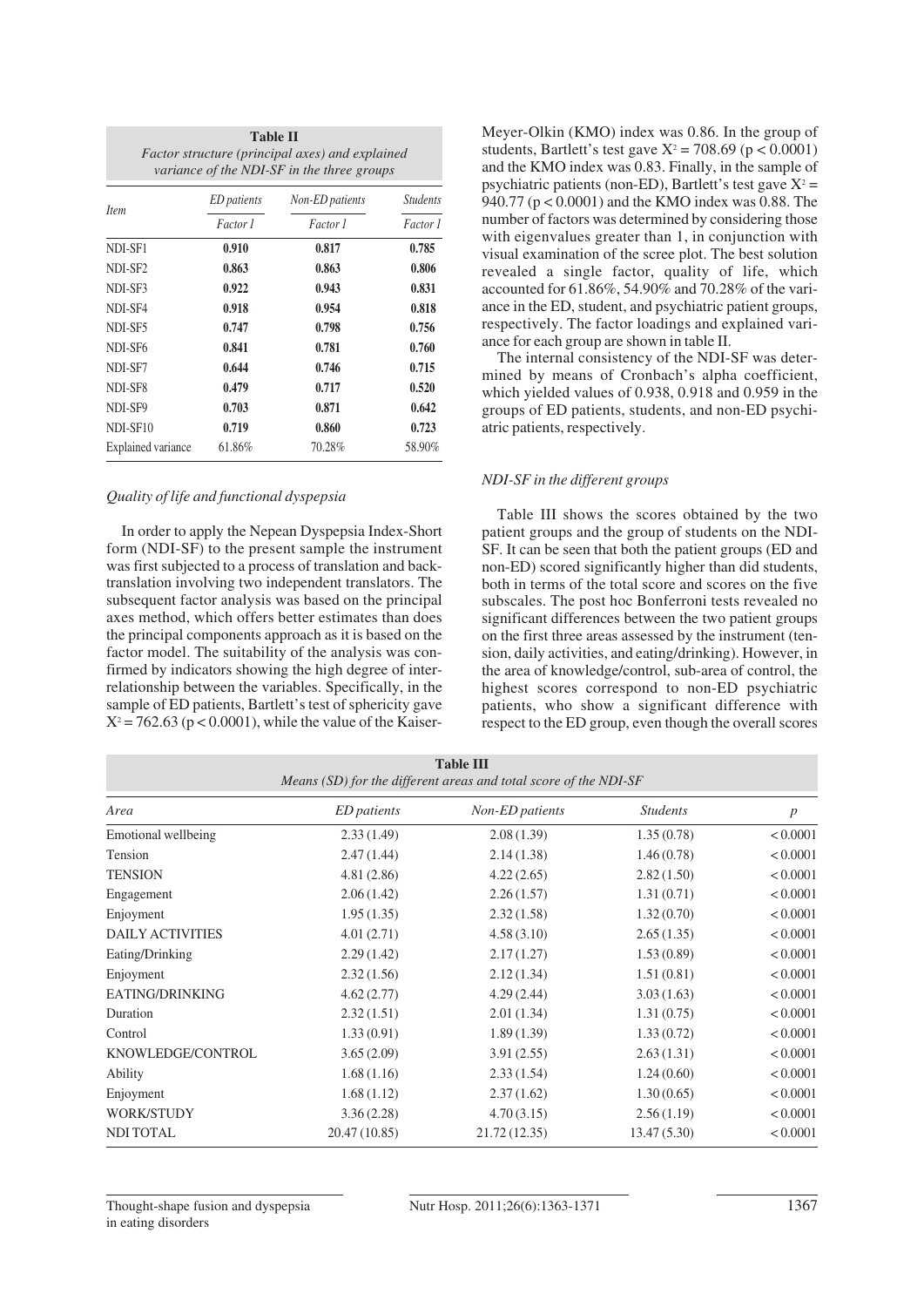for this area reveal no significant differences between the two patient groups. There are also differences between the two groups of patients in the area of work/study, with the highest scores again corresponding to non-ED patients. Comparison of students and ED patients in this area revealed that the ability to work/study was more affected in ED patients than among students ( $p < 0.05$ ), although this was not the case for the ability to enjoy work/study. Thus, there are differences regarding the actual ability to work/study but not in terms of being able to enjoy it. It should be noted, however, that the global results for this area show no differences between ED patients and students. Finally, the total NDI-SF score revealed no significant differences between the two patient groups.

## *Prediction of quality of life as related to functional dyspepsia in ED patients*

A stepwise multiple regression analysis (entering as predictive variables the total dyspepsia score (VAS), state and trait anxiety (STAI-S and STAI-T), depressive symptomatology (BDI), the conceptual and interpretative subscales of the TSF, and the total TSF score) revealed the following to be predictors of quality of life: total dyspepsia score  $(B = 0.022, SE = 0.004; b = 0.27; p <$ 0.0001), depressive symptomatology ( $B = 0.27$ ,  $SE =$  $0.041$ ;  $b = 0.38$ ;  $p < 0.0001$ ), score on the TSF-conceptual subscale ( $B = 0.22$ ,  $SE = 0.045$ ;  $b = 0.25$ ;  $p < 0.0001$ ), score on the TSF-interpretative subscale  $(B = 0.24, SE =$ 0.043;  $b = 0.37$ ;  $p < 0.0001$ ) and total TSF score ( $B = 0.043$ ) 0.23,  $SE = 0.039$ ;  $b = 0.29$ ;  $p < 0.0001$ ). State and trait anxiety did not emerge as significant predictors.

## **Discussion**

The pathogeny of FD remains unclear and the Rome III criteria mention a number of psychosocial factors, among others, that may be involved.15 Most patients with ED present gastrointestinal symptoms, and although ED and FD have a different pathogenesis the two disorders do share certain symptoms, both digestive and those related to psychopathology (such as anxiety and depression). They also show similarities as regards the use of certain coping strategies,<sup>4</sup> as well as in terms of physiological gastrointestinal factors such as visceral hypersensitivity, gastric emptying and acid secretion.<sup>1,2,40</sup> One psychological factor that has recently been studied in the context of FD is perfectionism, which, in turn, has been shown to be a characteristic feature of obsessions.<sup>41</sup> With respect to obsessive behaviour, research has highlighted the role of a cognitive distortion known as thought-action fusion, which in the context of ED has an equivalent in the form of thought-shape fusion (TSF). TSF is considered to be based on three beliefs about the consequences of thinking about eating forbidden foods: a) the belief that such thoughts make it more likely that a person will gain

weight or change his/her shape (TSF likelihood); b) the belief that having such thoughts is as immoral as actually eating the food (TSF moral); and c) the belief that having such thoughts makes the person feel fat (TSF feeling).<sup>29</sup> In the original description of TSF the authors started from the hypothesis that people who make this distortion know rationally that thinking about forbidden foods does not really cause weight gain or changes in body shape, although this does not stop them from feeling it is so on an emotional level.28,29 The present study shows that two of the symptoms of FD (feeling satiated and bloating) are more common among ED patients, this being consistent with previous findings.<sup>42,43</sup> Moreover, the correlations between TSF and the symptoms of FD only remained significant (after controlling for other variables) in ED patients, which could be related to the increased visceral sensitivity and altered stomach emptying and acid secretion that have been previously reported in such patients.1,2,30 In this regard, the cognitive distortion of TSF would contribute, to varying degrees, to dyspeptic discomfort via the thoughts related to food intake and body image. Indeed, TSF implies an ego-dystonic response to the anxiety produced by possible bodily changes that the person believes could result purely from having certain thoughts about eating.28,29 This perceived stress related to the body may, in other more general aspects, be equivalent to the experience of everyday stress reported by many FD patients prior to consulting their physician. Similarly, the experience of anxiety is capable of producing abdominal symptoms, as is the distress caused by self-criticism. Both these aspects, i.e. anxiety and critical thoughts related to the body, are very common among ED patients, in whom many digestive symptoms are also present.27 It is not surprising, therefore, that situations of conflict and various psychopathological states are accompanied by alterations to digestive tract motility, which is then expressed clinically in the form of dyspepsia. There is a notable prevalence of these complaints among ED patients, with 66% presenting symptoms such as gastric/abdominal fullness, and 75% of bulimic patients reporting abdominal distension.42,43

As regards quality of life in the context of FD the most notable finding concerns the greater repercussions of FD on the area of work/study, this being more evident in the two patient groups. Furthermore, and in contrast to the other areas, ED patients were more affected in this regard than were students, a finding which could have particular significance. Indeed, the hyperactivity of many of these patients centres on academic and/or work-related tasks, and, in the context of the disorder, this only appears to be limited by symptoms such as those produced by FD. In line with previous reports<sup>26</sup> the present study also found that depressive symptoms predict quality of life in FD. However, in contrast to some previous research, $25$  anxiety (both state and trait) was not found to predict quality of life among ED patients with FD. Conversely, TSF did show predictive value in this regard, thereby underlining the importance of this construct with respect to the symptomatology and repercussions of FD in ED patients.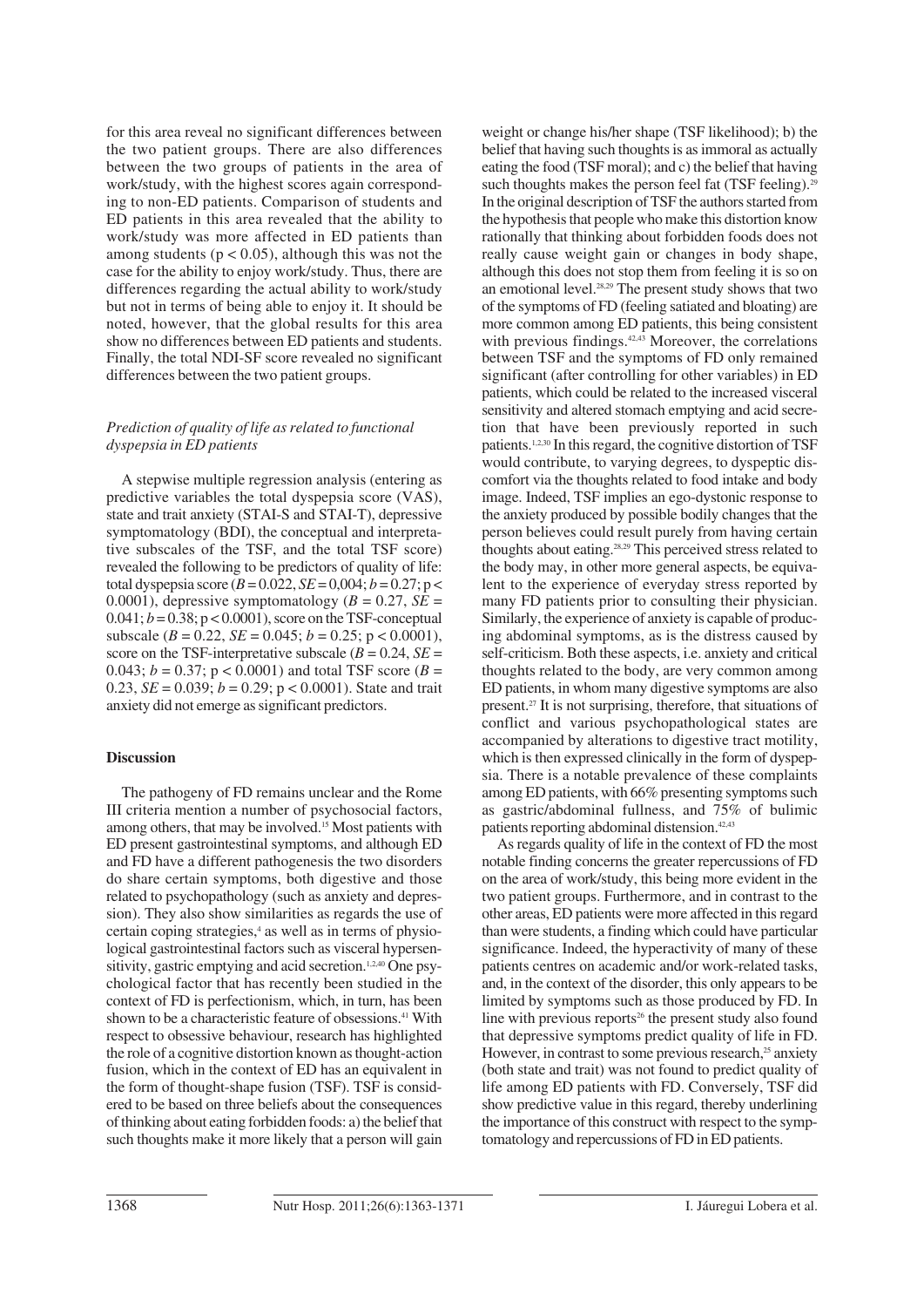In sum, the present study illustrates the relationship between different psychopathology variables (especially the cognitive distortion of TSF) and FD in ED patients. In these patients the characteristic symptoms of FD hinder the therapeutic process, since feeling satiated or bloated prevents sufferers from normalising their eating habits and recovering their physical health. The cognitive distortion of TSF appears to constitute a general bias common to all eating disorders,<sup>28,29</sup> although further research would be required to determine any differences between patients with anorexia and bulimia nervosa as regards this bias and its effect on the characteristic symptoms of FD. A limitation of the present study is that it does not enable this aspect to be adequately explored. To conclude, it is worth noting that the fact that many eating disorders become chronic conditions means that quality of life needs to be a therapeutic objective at all times, and in some case it should be a priority. As quality of life is influenced by the presence of symptoms of FD, these symptoms, as well as the psychological factors which underlie them, must be considered as a primary target of therapeutic intervention.

## **APPENDIX A**

## **Short form of nepean dyspepsia index (NDI-SF)**

#### *Tension*

- 1. Has your general emotional well-being been disturbed by your stomach problems in the last 2 weeks?
	- 1. Not at all.
	- 2. A little.
	- 3. Moderately.
	- 4. Ouite a lot.
	- 5. Extremely.
- 2. Have you been irritable, tense or frustrated in the last 2 weeks because of your stomach problems?
	- 2. 1. Not at all.
	- 2. A little.
	- 2. 3. Moderately.
	- 2. 4. Quite a lot.
	- 5. Extremely.

#### *Interference with daily activities*

- 3. Has your ability to engage in things you usually do for fun (recreations, going out, hobbies, sports, etc.) been disturbed by your stomach problems in the last 2 weeks?
	- 1. Not at all.
	- 3. 2. A little.
	- 3. Moderately.
	- 4. Quite a lot.
	- 3. 5. Extremely.
- 4. Has your enjoyment of things you usually do for fun (recreations, going out, hobbies, sports, etc.) been disturbed by your stomach problems in the last 2 weeks? 4. 1. Not at all.
	- 2. A little.
	- 3. Moderately.
	- 4. Quite a lot.
	- 5. Extremely.

Not applicable (I have not been able to do any of these things in the past 2 weeks)

#### *Eating/drinking*

- 5. Has your ability to eat or drink (including when, what, and how much) been disturbed by your stomach problems in the last 2 weeks?
	- 1. Not at all.
	- 5. 2. A little.
	- 5. 3. Moderately.
	- 4. Quite a lot.
	- 5. 5. Extremely.
- 6. Has your enjoyment of eating and/or drinking been disturbed by your stomach problems in the last 2 weeks? (Please also include your appetite, and how you feel after food or drink).
	- 1. Not at all.
	- 2. A little.
	- 3. Moderately.
	- 4. Ouite a lot.
	- 6. 5. Extremely.

#### *Knowledge/control*

- 7. Have you wondered whether you will always have these stomach problems, in the last 2 weeks?
	- 1. Almost never.
	- 2. Sometimes.
	- 7. 3. Fairly often.
	- 4. Very often.
	- 7. 5. always.
- 8. Have you thought that your stomach problems might be due to a very serious illness (e.g. cancer or a heart problem), in the last 2 weeks?
	- 1. Almost never.
	- 2. Sometimes.
	- 8. 3. Fairly often.
	- 4. Very often.
	- 8. 5. always.

#### *Work/study*

9. Has your ability to work or study been disturbed by your stomach problems in the last 2 weeks? 1. Not at all.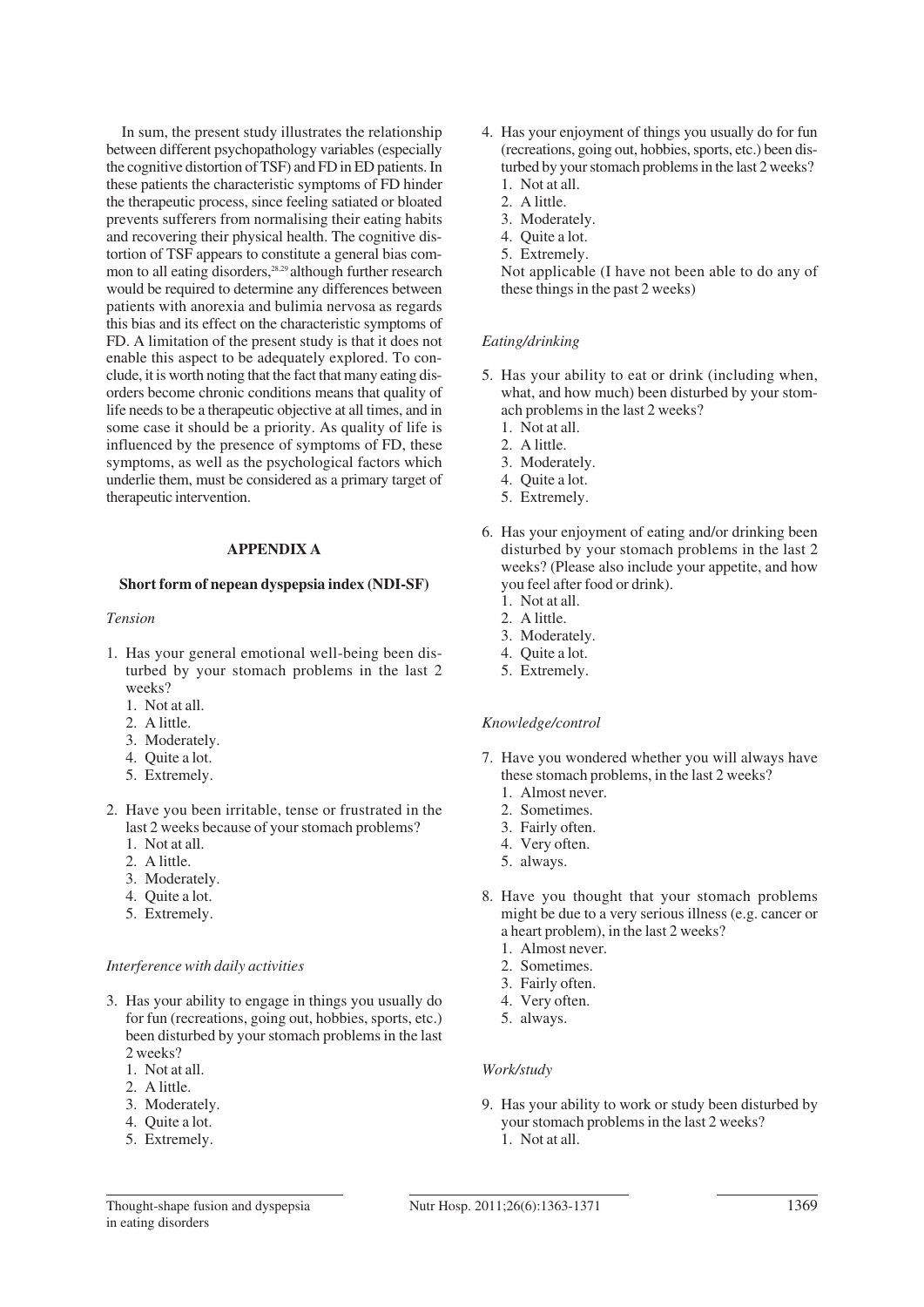- 9. 2. A little.
- 9. 3. Moderately.
- 9. 4. Quite a lot.
- 5. Extremely.

Not applicable (I do not work or study).

- 10. Has your enjoyment of work or study been disturbed by your stomach problems in the last 2 weeks?
	- 1. Not at all.
	- 2. A little.
	- 3. Moderately.
	- 4. Ouite a lot.
	- 5. Extremely.

Not applicable (I have not worked or studied in the last 2 weeks).

## **APPENDIX B**

## **Short form of nepean dyspepsia index (NDI-SF)**

## *Spanish version*

## *Tensión*

- 1. En las últimas dos semanas, ¿se ha visto alterado tu bienestar emocional por las molestias de estómago?
	- 1. Nada.
	- 2. Un poco.
	- 1. 3. Moderadamente.
	- 1. 4. Bastante.
	- 5. Muchísimo.
- 2. ¿Te has sentido irritable, tenso o frustrado, en las últimas dos semanas, por tus molestias de estómago?
	- 1. Nada.
	- 2. Un poco.
	- 1. 3. Moderadamente.
	- 1. 4. Bastante.
	- 5. Muchísimo.

## *Interferencia con las actividades diarias*

- 3. Tu capacidad para involucrarte en lo que te divierte (ocio, hacer deporte, hobbies), ¿se ha visto alterada por tus problemas de estómago en las últimas dos semanas?
	- 1. 1. Nada.
	- 2. Un poco.
	- 1. 3. Moderadamente.
	- 1. 4. Bastante.
	- 5. Muchísimo.
- 4. ¿Se ha resentido tu capacidad de disfrutar con lo que suele divertirte (ocio, hacer deporte, hobbies, deportes, etc.), por tus problemas de estómago, en las dos últimas semanas?
	- 1. Nada.
	- 2. Un poco.
- 1. 3. Moderadamente.
- 1. 4. Bastante.
- 5. Muchísimo.

1. No aplicable (no he sido capaz de realizar ninguna de estas actividades en las dos últimas semanas)

## *Comer/beber*

- 5. Lo que sueles comer o beber (incluyendo cuándo, qué y cuánto), ¿se ha visto alterado en las dos últimas semanas por tus problemas de estómago?
	- 1. Nada. 2. Un poco.
	- 1. 3. Moderadamente.
	- 1. 4. Bastante.
	- 5. Muchísimo.
- 6. Lo que sueles disfrutar comiendo y/o bebiendo, ¿se ha alterado en las dos últimas semanas por tus problemas de estómago? (Por favor, además ten en cuenta tu apetito y cómo te sientes tras comer o beber).
	- 1. Nada.
	- 2. Un poco.
	- 1. 3. Moderadamente.
	- 1. 4. Bastante. 5. Muchísimo.

## *Conocimiento/control*

- 7. En las últimas dos semanas, ¿te has preguntado si siempre padecerás esas molestias de estómago?
	- 1. Casi nunca.
	- 2. A veces.
	- 7. 3. Bastante.
	- 7. 4. Muy a menudo.
	- 5. Siempre.
- 8. En las últimas dos semanas, ¿has pensado que dichas molestias se deban a alguna enfermedad importante (por ejemplo cáncer o enfermedad del corazón)?
	- 1. Casi nunca.
	- 2. A veces.
	- 7. 3. Bastante.
	- 4. Muy a menudo.
	- 5. Siempre.

## *Trabajo/estudio*

- 9. ¿Se ha resentido tu capacidad de estudio o trabajo, por tus problemas de estómago, en las dos últimas semanas?
	- 1. Nada.
	- 2. Un poco.
	- 1. 3. Moderadamente.
	- 1. 4. Bastante.
	- 5. Muchísimo.
	- 1. No aplicable (no trabajo ni estudio).